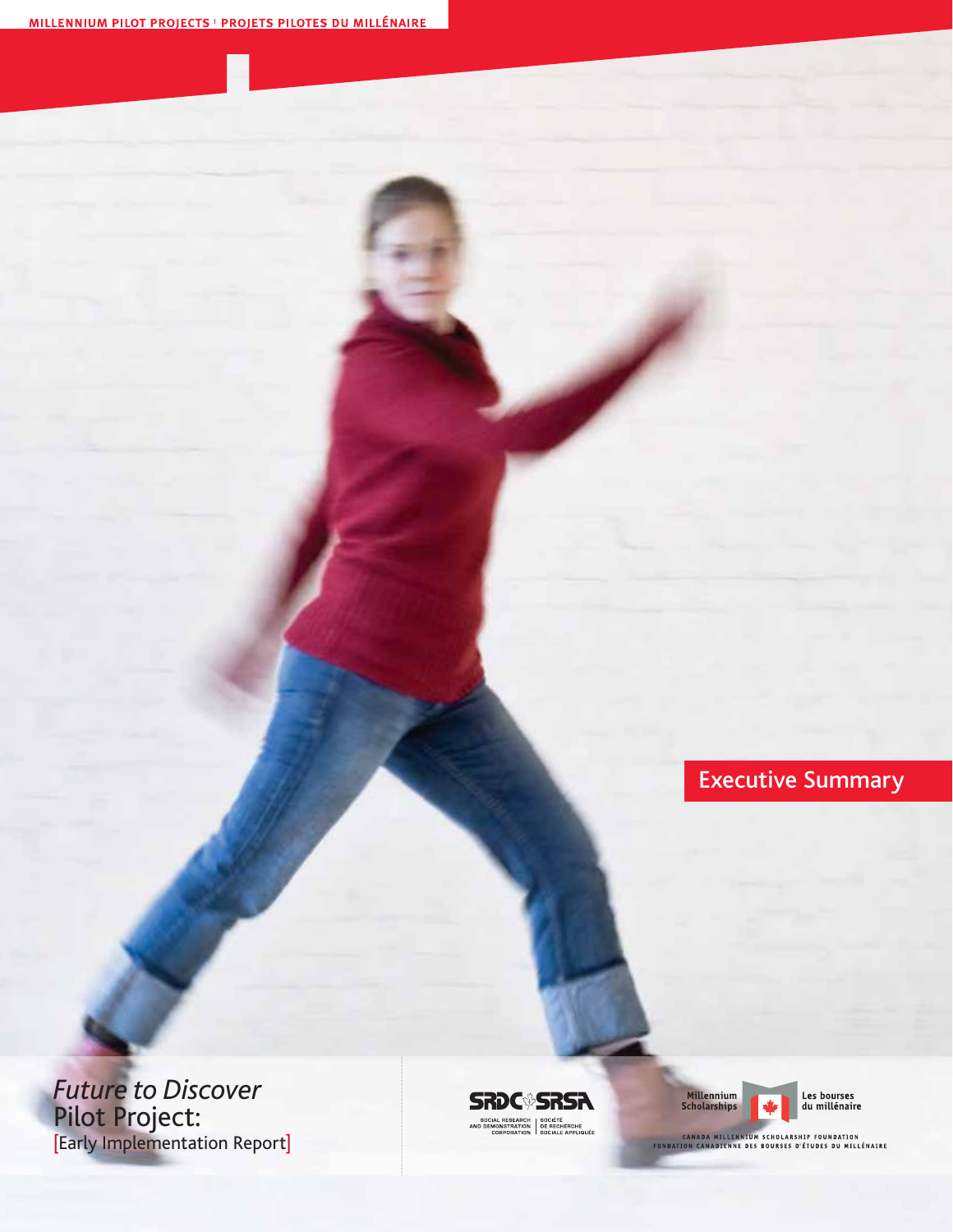### *Future to Discover*  Pilot Project: [Early Implementation Report]

## EXECUTIVE SUMMARY



**Published in 2007 by The Canada Millennium Scholarship Foundation**

1000 Sherbrooke Street West, Suite 800 Montreal, QC, Canada H3A 3R2 **Toll Free:** 1-877-786-3999 **Fax:** (514) 985-5987 **Web:** www.millenniumscholarships.ca **E-mail:** millennium.foundation@bm-ms.org

**National Library of Canada Cataloguing in Publication**

**Social Research and Demonstration Corporation Future to Discover: Early Implementation Report (Executive Summary)**

**Social Research and Demonstration Corporation** 55 Murray Street, Suite 400, Ottawa, Ontario K1N 5M3

**Tel:** (613) 237-4311 **Fax:** (613) 237-5045 **Web:** www.srdc.org

Millennium Pilot Projects Series (Print)

**Graphic Design:** Luz design + communications

The opinions expressed in this research document are those of the authors and do not represent official policies of the Canada Millennium Scholarship Foundation or other agencies or organizations that may have provided support, financial or otherwise, for this project.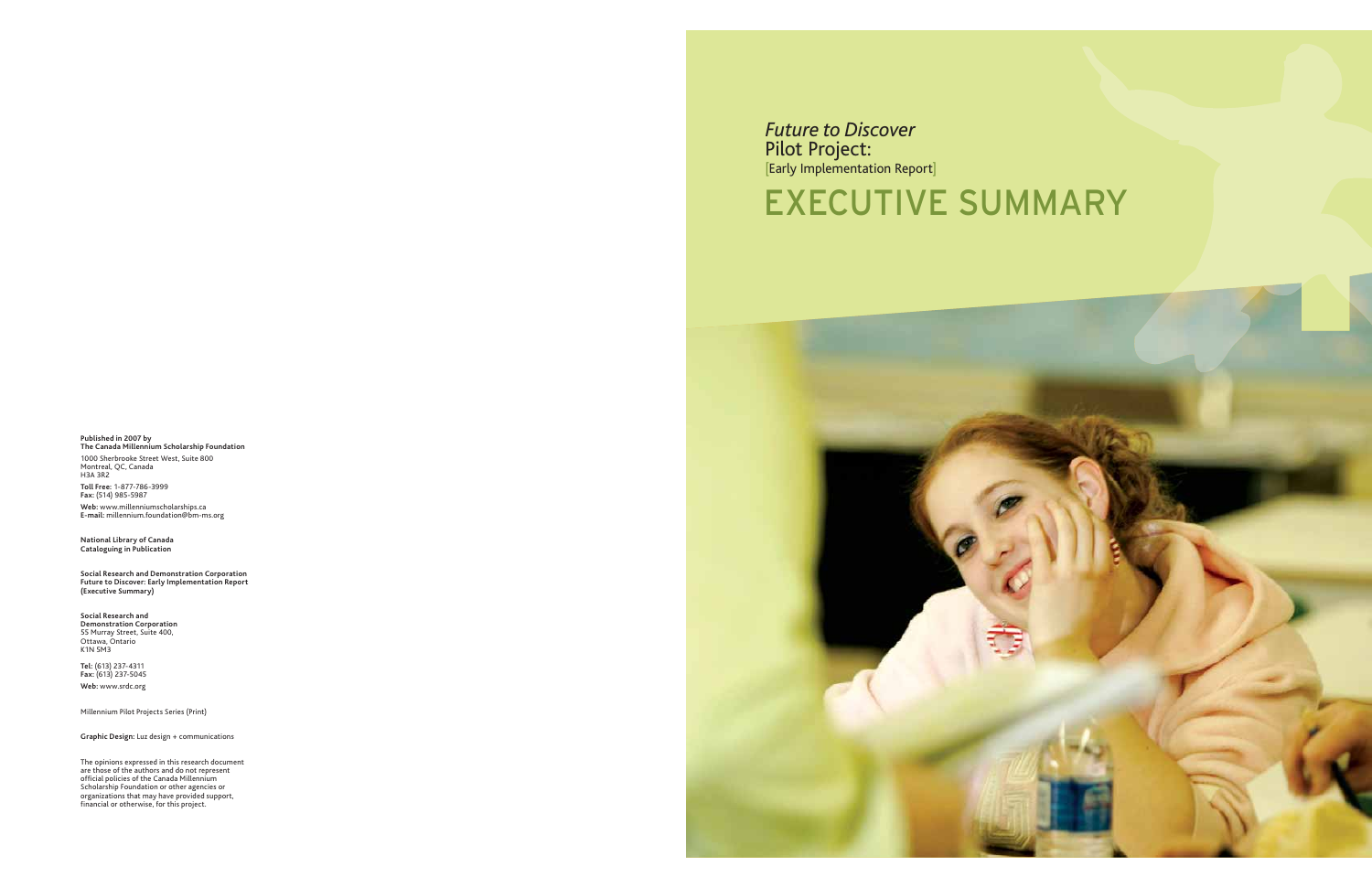*Future to Discover* is attempting to address the following barriers to accessing post-secondary education:

- students' and parents' lack of knowledge or poor information about the opportunities for postsecondary studies and the economic and social advantages that such studies can bring
- inadequate financial resources.

The *Future to Discover* Pilot Project is testing two interventions that aim to alleviate these two barriers:

**Explore Your Horizons** – A series of enhanced *career education components including a rol* career education components, including a role model component and concise information on post-secondary education, which together aim to improve high school students' exploration and decision making about their post-secondary education and career options. This intervention is called *Future to Discover* in Manitoba, and *Explore Your Horizons* in New Brunswick. Despite the different names, the same package of components is being tested in both provinces. However, unless noted otherwise, *Future to Discover* refers to the larger *Future to Discover* Pilot Project, not *Explore Your Horizons* as delivered in Manitoba.



**I** Learning Accounts–A financial incentive program<br>Star students who have a family income below the for students who have a family income below the provincial median. It is composed of an early guarantee of a grant worth up to \$8,000 conditional upon successful completion of high school and subsequent participation in post-secondary education. This intervention is being offered to some students participating in New Brunswick.

### **What is** *Future to Discover***?**

The *Future to Discover* Pilot Project was established by the Canada Millennium Scholarship Foundation in partnership with the Governments of Manitoba and New Brunswick to determine what methods work best to increase access to post-secondary education. Although this project is intended to help high school students in general, it also includes a focus on a group of students who are commonly identified as under-represented in post-secondary education: students from lower-income families whose parents have little or no post-secondary experience.

1 The Canada Millennium Scholarship Foundation was created with a 10-year mandate to award bursaries to students enrolled in post-secondary programs.



Because there is little existing evidence to determine whether or not interventions like *Explore Your Horizons* and *Learning Accounts* will be successful, the pilot project has been established to create such evidence. Both programs have been designed and implemented as practical working interventions that could be used by provincial governments in the future to increase access to post-secondary education.

The project uses a random assignment experimental design, which is considered one of the most rigorous means of determining program impacts, and collects data for each participant from many sources for at least five and a half years. The principal aim of the research is to determine the impacts of these two interventions on the successful completion of the first year of a participant's chosen post-secondary program.<sup>1</sup>

However, many short-term and intermediate impacts are anticipated as a result of participation in *Explore Your Horizons* and *Learning Accounts*. These "interim" impacts will also be measured, and include: increased orientation towards future activities, increased awareness of post-secondary options, increased interest in high school and attendance at high school, differences in high school course choices, increased chances of high school graduation, change in perceived worth of post-secondary education, change in peer groups (their composition, future orientations, and future expectations), increased knowledge of post-secondary costs and financing, increased saving to meet the costs of post-secondary education, and increased certainty about the ability to cover post-secondary program costs.

In addition to the impact study, data are being collected to inform implementation research and a benefit–cost analysis. Implementation research includes field observations, depth interviews with staff, focus groups with participants and an examination of participation data from the Project Management Information System (PMIS). The benefit–cost analysis will use data from multiple sources to ascertain the relative benefits of *Future to Discover* from the perspectives of participants, governments, and society as a whole. *Future to Discover* will produce at least three research reports to disseminate findings after key project milestones have been achieved.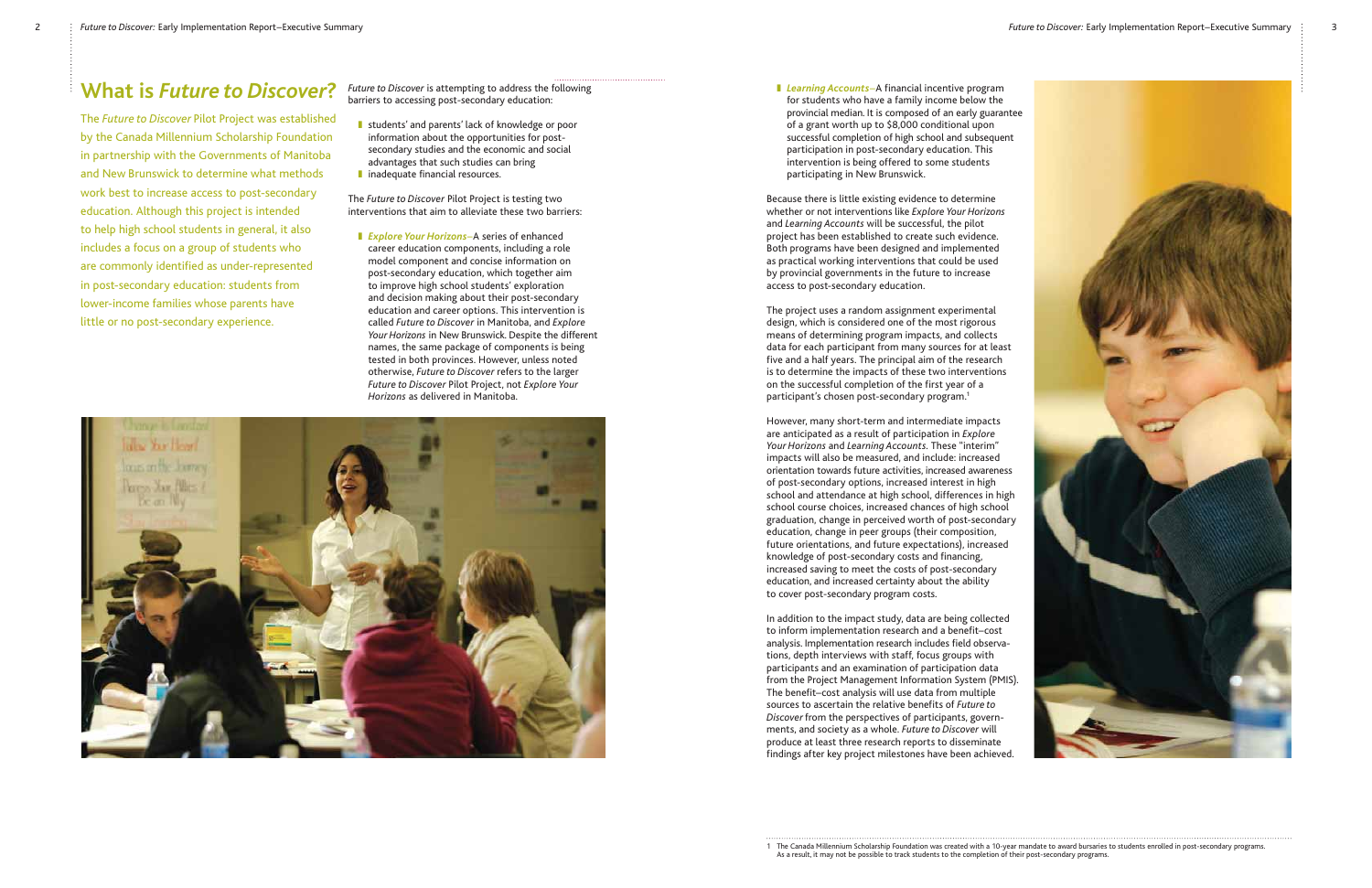2 Students may take an additional year in the course of completing their studies. This can apply either to high school (allowing the student four years to complete grades 10 through 12) or to post-secondary study (taking a "year off" before commencing a post-secondary program, or between two years of post-secondary

- The Orientation session is the very first *Explore Your Horizons* activity, and is provided at the start of Grade 10. Participants and their parents are invited to learn more about *Explore Your Horizons* and to sign a participation declaration.
- Career Focusing sessions are intended to help high school students explore career options and develop suitable educational and career plans. The developer of Career Focusing (Jobmatics) describes it as supporting participants' efforts to discover personally meaningful and realistic career options and to learn how to best prepare for post-secondary education and the labour market following high school graduation.
- *Post-secondary Ambassador* workshops are designed to establish connections in a classroom setting between groups of high school students and a small team of older students already enrolled in post-secondary education. The intent is that Post-secondary Ambassadors could both directly (through a set curriculum) and indirectly (as peer mentors and role models) promote career exploration and education planning.
- A members-only *Future to Discover* Web site is included as a supplementary medium to allow *Explore Your Horizons* participants to gain access to and explore detailed post-secondary and career education material.
- Since some students might have difficulty accessing the *Explore Your Horizons* workshops, a computer, or the Internet, the *F2D magazine* provides content similar to that found on the Web site but delivered by mail to all eligible participants. The developers of *F2D* anticipate that mailing a magazine to the home may promote parental discussions regarding children's plans for life after high school.

*Learning Accounts Learning Accounts* is being tested with New Brunswick students only. Students are deemed eligible if their family's income (based on tax return data reported when the student is recruited in Grade 9) falls below the New Brunswick median for family income. An instalment of \$2,000 is added to the account of each participant still attending high school at the end of Grade 10 and again at the end of Grade 11. A final instalment of \$4,000 is added to participants' accounts upon graduation from a New Brunswick high school. *Learning Accounts* participants accumulate the full \$8,000 in their accounts as long as they obtain their high school diplomas from a New Brunswick high school within four years of signing their participation declarations.<sup>2</sup>

In Year 2 and Year 3 participants will be offered new interventions-Lasting Gifts in Grade 11 and Future in Focus in Grade 12. They will continue to receive workshops from the Post-secondary Ambassadors and concise information about post-secondary education via the *Future to Discover* Web site and magazine.

### **Learning Accounts**

Participants may withdraw \$2,000 per semester

(to a maximum of \$4,000 per year) if they enrol in post-secondary education programs recognized by the (Canada Student Loans Program) within six years of signing their declaration. After four successful withdrawals (if the post-secondary education program is more than four semesters), students will have withdrawn the full \$8,000. Eligibility for *Learning Accounts* was determined at the time of recruitment and this eligibility is not affected by subsequent changes in parents' financial circumstances over the course of the intervention.



### **Table 1: The Six Components of** *Explore Your Horizons*

| Component                                       | <b>Rationale</b>                                                                                                                                                                                                                                                                                                                                                                                                                                                                                                                            | Grade 10                                                                                                                                                                                                                                                                    | Grade 11                                        | Grade 12                                                                    |  |  |
|-------------------------------------------------|---------------------------------------------------------------------------------------------------------------------------------------------------------------------------------------------------------------------------------------------------------------------------------------------------------------------------------------------------------------------------------------------------------------------------------------------------------------------------------------------------------------------------------------------|-----------------------------------------------------------------------------------------------------------------------------------------------------------------------------------------------------------------------------------------------------------------------------|-------------------------------------------------|-----------------------------------------------------------------------------|--|--|
| Career<br><b>Focusing</b>                       | To help high school students explore career options broadly<br>based on their passions and interests. Students then refine<br>their chosen options taking into account workplace needs, the<br>required educational programs, and ability to meet academic<br>prerequisites. In the final workshop, participants have the<br>opportunity to share their educational and career develop-<br>ment plans with their parents/guardians.                                                                                                         | Six workshops<br>of two hours<br>(12 hours)                                                                                                                                                                                                                                 |                                                 |                                                                             |  |  |
| Lasting<br><b>Gifts</b>                         | To help parents and their children learn how to research labour<br>market information and better understand the process of<br>career development. Developed by the Canadian Career<br>Development Foundation, Lasting Gifts is composed of<br>evening workshops intended to help parents become "career<br>allies" for their children.                                                                                                                                                                                                      |                                                                                                                                                                                                                                                                             | Four workshops<br>of two hours<br>(eight hours) |                                                                             |  |  |
| <b>Future</b><br>in Focus                       | To help students manage transitions, create and/or access<br>support groups, and build resilience to overcome challenges.                                                                                                                                                                                                                                                                                                                                                                                                                   |                                                                                                                                                                                                                                                                             |                                                 | Four workshops<br>of two hours<br>(eight hours) plus<br>orientation session |  |  |
| Post-<br>secondary<br><b>Ambassadors</b>        | To promote career exploration and education planning by<br>establishing connections in a classroom setting between<br>groups of high school students and a small team of students<br>currently enrolled in a range of post-secondary education and<br>training programs.                                                                                                                                                                                                                                                                    | Two workshops<br>of two hours<br>(four hours)                                                                                                                                                                                                                               | Two workshops of<br>two hours<br>(four hours)   | Two workshops<br>of two hours<br>(four hours)                               |  |  |
| <b>Future to</b><br><b>Discover</b><br>Web site | To provide concise information about the benefits of post-<br>secondary education and key information about attending<br>these institutions. Features include scenarios of young people<br>in a variety of post-secondary paths, information about<br>labour-market trends such as earnings of Canadians by highest<br>level of education, and information about post-secondary and<br>career education with links to other career education Web<br>sites. The Web site includes information on the above<br>workshops and their schedules. | Accessible throughout Explore Your Horizons, the Web site<br>is composed of six layers of information that directly tie into<br>other components of Explore Your Horizons. Participants gain<br>graduated access to these layers as they progress through<br>the workshops. |                                                 |                                                                             |  |  |
| F <sub>2</sub> D<br>Magazine                    | To provide concise information about the benefits of post-<br>secondary education and key information about attending<br>these institutions. This tool complements the Web site-in-<br>cluding many of the same features-as not all participants have<br>access to the Internet from their home.                                                                                                                                                                                                                                            | Two issues                                                                                                                                                                                                                                                                  | Two issues                                      | Two issues                                                                  |  |  |

## **How did** *Future to Discover* **get started?**

*Future to Discover* is made possible through partnerships between the Canada Millennium Scholarship Foundation and the New Brunswick Department of Education and between the Canada Millennium Scholarship Foundation and Manitoba Education, Citizenship, and Youth. Tentative planning and design began in 2002, but the necessary partnerships, design, and work plan for the project took shape in 2003. The main phase of design and planning for the *Future to Discover* pilot project took place over the course of the 2003-2004 school year.

*Future to Discover* is one of six demonstration projects that fall under the umbrella of the Canada Millennium Scholarship Foundation's Millennium Pilot Projects. The Millennium Pilot Projects are testing the relative effectiveness and efficiency of interventions aimed at improving access to post-secondary studies for students from under-represented groups and encouraging persistence once enrolled. They are being implemented with the support of provinces and post-secondary institutions.

### **WHAT ARE THE INTERVENTIONS?**

### **Explore Your Horizons**

*Explore Your Horizons* The selection of *Explore Your Horizons* components took into consideration research findings, advice from career development, curriculum, and transition to post-secondary education experts, and research design requirements. The following six career education components were selected for *Explore Your Horizons*: Career Focusing (Grade 9), Lasting Gifts (Grade 11), Future in Focus (Grade 12), Post-secondary Ambassadors (Grades 10-12), the *Future to Discover* Web site (Grades 10-12), and F2D Magazine (Grades 10-12) (see Table 1). The first three are a series of interactive workshop sessions, typically run on school premises but outside school hours by facilitators who are specially trained educators.

In Year 1 (the focus of the Early Implementation Report) participants were offered an orientation session and four of the six career education components.

study), but not to both, and still qualify for *Learning Accounts* instalments and payments.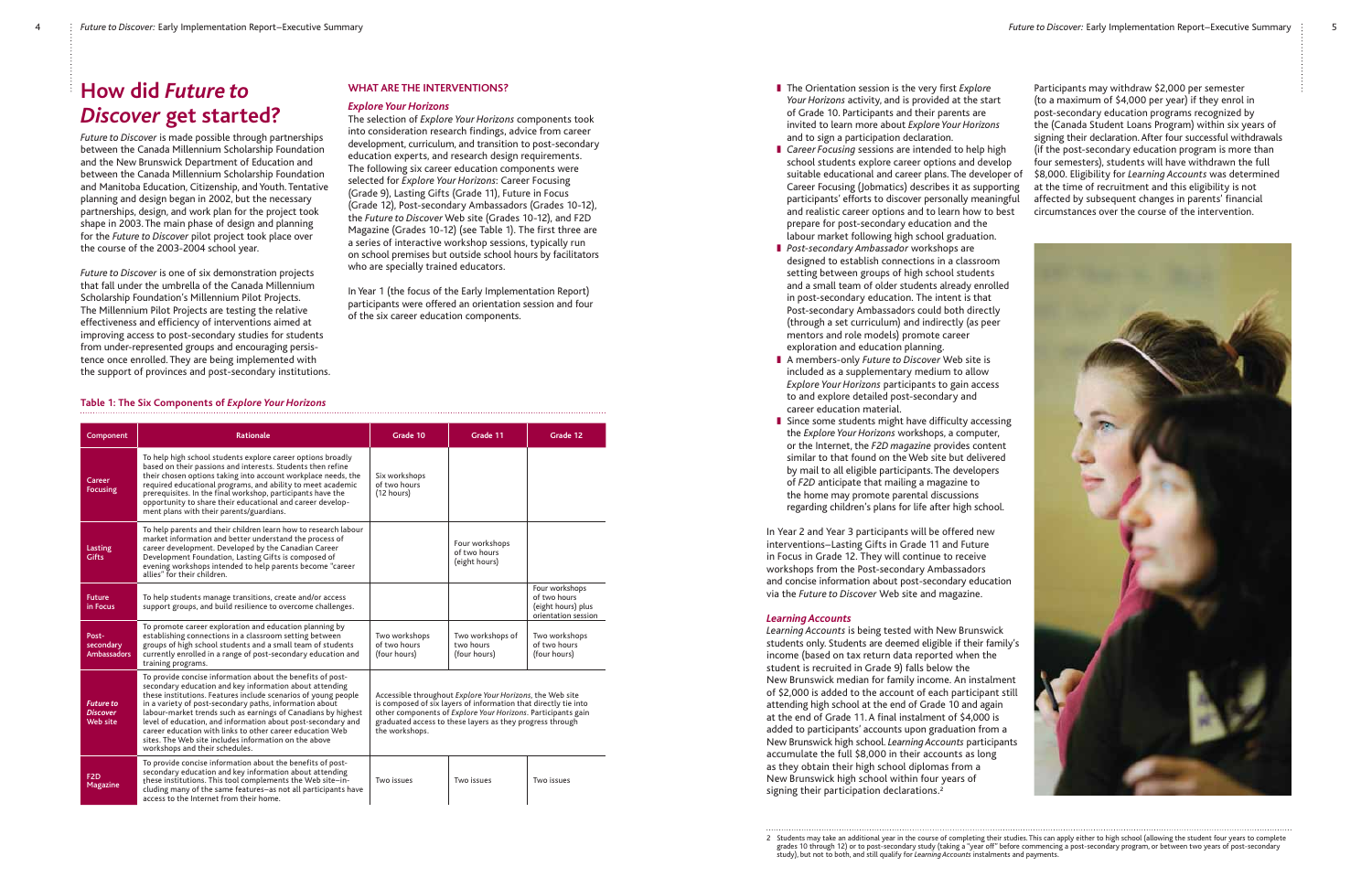

### **Figure 2: Selected Baseline Characteristics of Students in Program and Comparison Groups (Manitoba)**

### **Who is taking part?**

Recruitment for *Future to Discover* involved multiple stages. The steps for sample recruitment included identifying appropriate schools and securing their participation, getting school records data from both the Governments of Manitoba and New Brunswick, allowing students to opt out of the pilot project, obtaining the informed consent from both students and parents, conducting surveys, and randomly assigning students to program and comparison groups.

All school districts in New Brunswick were invited to take part in the *Future to Discover* pilot project. In Manitoba, only school divisions with sufficiently large schools that were not also participating in another of the Canada Millennium Scholarship Foundation's Millennium Pilot Projects (*Making Education Work*) were invited. Within districts/divisions, the selection of high schools was based on research criteria, which included the size of the school's Grade 9 population and the anticipated proportion of students at each school from lower-income families where neither parent held a post-secondary credential. These "designated group" students have traditionally been less likely to access post-secondary education, so it is of particular importance whether or not the interventions have a positive impact on them. In New Brunswick, efforts were made to have an equal representation of students from both anglophone and francophone sectors.

During early spring 2004, Grade 9 students at the 30 selected schools in New Brunswick were informed about the project and were given the chance to opt out of the project. A year later, the project similarly approached a second "cohort" of Grade 9 students at the same schools in New Brunswick and 21 selected schools in Manitoba. Only a small proportion (72 out of a possible 15,578 students) chose to decline the chance to participate before being contacted for recruitment and interview by Statistics Canada.

From among the remaining 15,502 students, Statistics Canada selected a random sample at each school and approached individuals in these samples for in-person interviews to collect baseline information. During this

home visit, students completed a paper-based survey while interviewers surveyed their parents using computer-assisted personal interviewing technology. In New Brunswick, income information from parents was used to determine eligibility for random assignment into groups that included *Learning Accounts*. Students' and parents' consents to participate in the project were obtained at the same time. Students were found more likely to agree to participate in the project in New Brunswick (76 per cent of the first cohort recruited in 2004 and 80 per cent of the second cohort recruited in 2005) than in Manitoba (60 per cent of the only cohort recruited in 2005). In total the project recruited 5,429 students.



The interventions were only made available to a subset of project participants. Students were randomly assigned to one of several different program groups or comparison groups, as shown in Figure 1. The Statistics Canada interviewer explained the assignment approach to participants during the informed consent process. The proportions to be assigned reflected objectives for future analysis and incorporated stratification by linguistic sector and income level.

The project recruited students with demographic and socio-economic characteristics that might be expected for a sample of Grade 9 students from the participating provinces. Roughly equal numbers of students – between 1,000 and 1,150 – were recruited for each of the potential provincial "program populations" of interest to the project: New Brunswick francophone *Learning Accounts*-eligible students (with income below the provincial median), New Brunswick francophone *Learning Accounts*-ineligible students, New Brunswick anglophone *Learning Accounts*eligible students (with income below the provincial median), New Brunswick anglophone *Learning Accounts*-ineligible students, and Manitoba students.

Students with characteristics resembling the project's "designated group" volunteered in sufficient numbers to support later analysis of the interventions' impacts on this important sub-group. In New Brunswick, roughly eight in ten of the *Learning Accounts*-eligible groups had co-resident parents reporting below-median income and neither parent holding a certificate or diploma from a post-secondary program lasting two years or longer. Just one in ten of the *Learning Accounts*-ineligible groups met this definition. Three in ten Manitoba students had these characteristics.

The baseline survey, completed when students were recruited in Grade 9, collected data on students' high school engagement and educational aspirations that identified other useful subgroups for later analyses. Generally, students appeared interested in pursuing post-secondary education. The parents of project participants were strongly in favour of participants going on to attend post-secondary education, and the participants knew this. Three in every four participants felt they were at a point in their lives when it was important to make decisions about their future careers. Random assignment worked to create statistically equivalent groups. The differences between the experimental groups on nearly all observed characteristics were statistically indistinguishable from zero. Figure 2 illustrates this finding for Manitoba project participants. Some isolated chance differences did arise. Although these do not introduce bias, future impact analyses will likely use regression adjustment to improve the precision of impact estimates in the presence of small differences at baseline between experimental groups.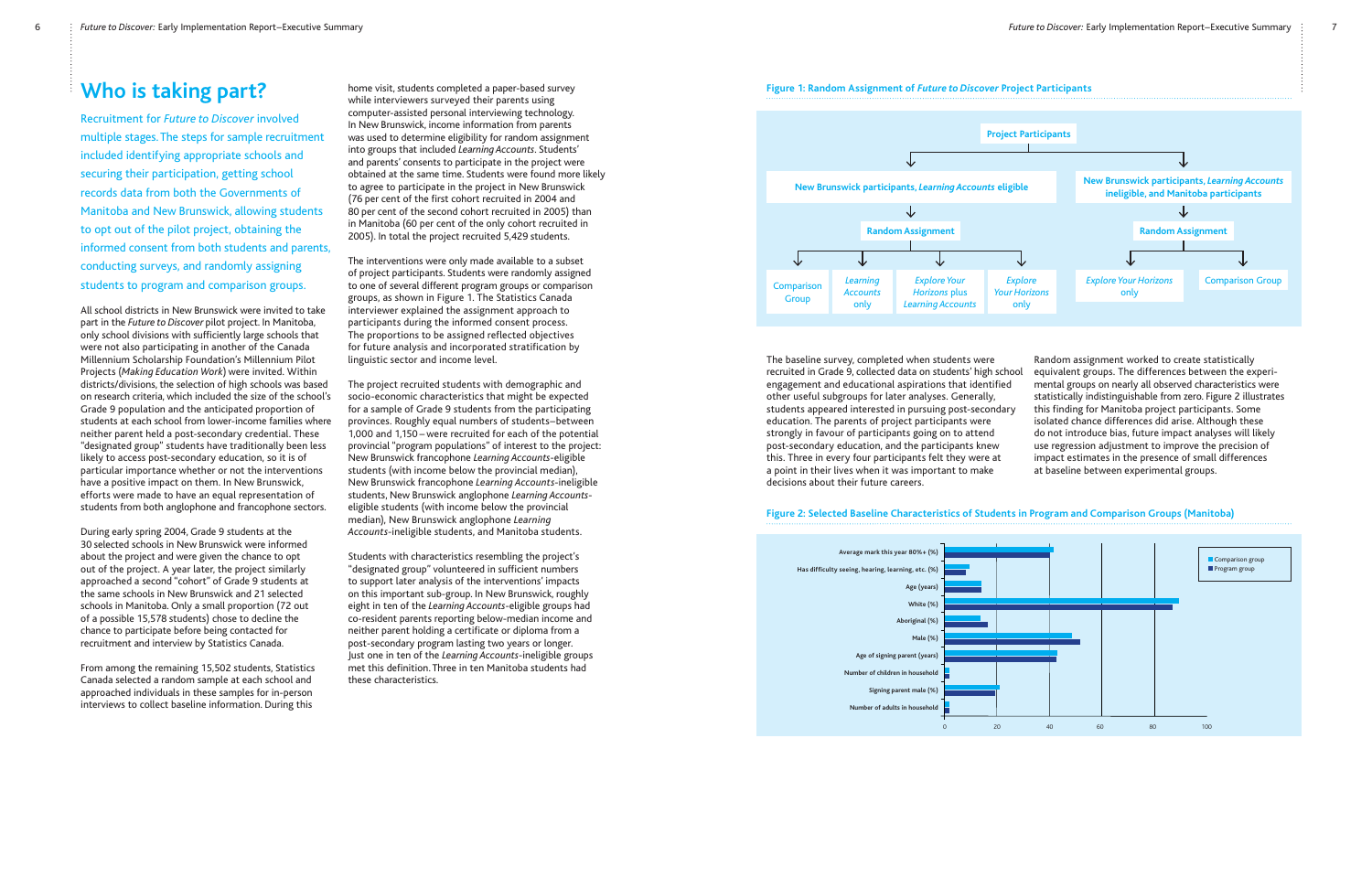## $Implementation$ **and participation**



The objectives for implementing the *Explore Your Horizons* career education intervention are to:

- **■** ensure that *Explore Your Horizons* received a "fair test" by being delivered as designed
- promote consistent delivery of *Explore Your Horizons* components across sites and schedules through adherence to the scripts and other materials prepared for the workshops and the Operations Manual and through monitoring of activities
- **n** ensure that staff involved in the implementation of *Explore Your Horizons* were aware of implementation objectives and prepared to facilitate the activities accordingly
- encourage participation in and maximize participant exposure to *Explore Your Horizons* components.

The evaluation of *Explore Your Horizons* implementation is measured through quantitative and qualitative data collection methods. The Project Management Information System (PMIS) yields information about participation rates, which are then linked to baseline survey data to provide profiles of participants attending and not attending sessions. Qualitative research methods including field observations, focus groups and depth interviews provide evidence of how the interventions are being delivered, participants' reactions to the workshops, and consistency of delivery across sites and time and in relation to the original design. These same sources, in addition to training observations and analysis of meeting minutes, provide a better understanding of how participation was encouraged and consistency promoted.

The implementation research for Year 1 concluded that *Explore Your Horizons* was delivered as it was intended. Facilitators and Post-secondary Ambassadors made appropriate use of the available scripts and materials that were prepared for the workshops. Provincial Coordinators monitored Facilitators through field observations, frequent meetings, and by reviewing and checking the steps for consistency contained in the Operations Manual. Facilitators monitored the Post-secondary Ambassadors on



### **Figure 3: Attendance Rates at** *Explore Your Horizons* **Sessions During Year 1**

site and reported back to fellow Facilitators and Coordinators. This means that components were delivered consistently across sites and time.

Facilitators and *Future to Discover* staff members were aware of implementation objectives and were prepared to carry out their tasks. Staff members received adequate training and were aware of the importance of following the implementation objectives. Principles of consistency and encouraging participation were understood and sought by staff. Staff took steps to maximize participant exposure to Attendance at Year 1 *Explore Your Horizons* sessions was higher in both linguistic sectors in New Brunswick than in Manitoba. On average, Manitoba participants attended 4.5 sessions in Year 1, compared with 5.2 for New Brunswick francophones and 5.3 for New Brunswick anglophones. Attendance at Year 1 sessions ranged from 31.5 per cent to 65.0 per cent in Manitoba, from 46.1 per cent to 69.9 per cent in the New Brunswick francophone sector, and from 46.7 per cent to 73.1 per cent among New Brunswick anglophones. Participation tended to decline during

sessions. Over two thirds of New Brunswick participants and nearly 60 per cent of Manitobans attended the Orientation session. Attendance rates varied among sessions but tended to decrease throughout Year 1.

*Explore Your Horizons* components, including holding makeup sessions and offering incentives for attendance, and together the project team brainstormed ways to attract non-attendees. Most participants attended at least one *Explore Your Horizons* session, and many attended multiple Year 1, as shown in Figure 3.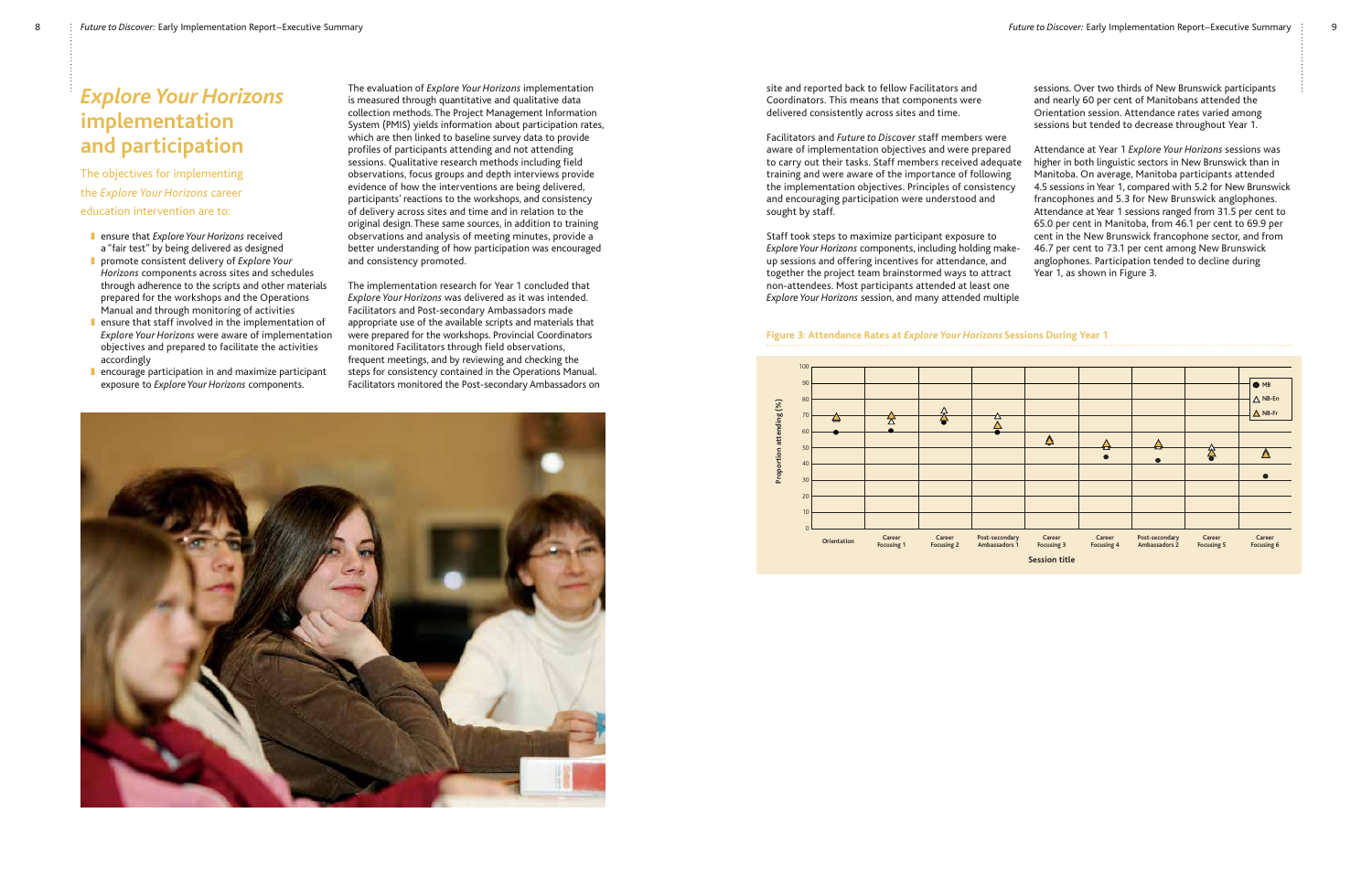Gender was a factor associated with attendance among francophones in New Brunswick, where significantly more females than males attended sessions. The difference in attendance rates between New Brunswick francophone males and females was statistically significant for all sessions, ranging from 6.3 percentage points for Career Focusing 1 to 16.0 percentage points for Career Focusing 3.

Participants from the "designated group"-those from families with lower income and lower levels of parental education-attended fewer sessions than participants from families with higher income or higher parental education. As seen in Table 2, this was particularly apparent in Manitoba and francophone New Brunswick, and less so among anglophones in New Brunswick.

Participants in New Brunswick who received both interventions attended more sessions than those in the group receiving only *Explore Your Horizons*. This was particularly true for the francophone sector, where attendance was significantly higher for all sessions. Lower impacts were found in the anglophone sector, where the combined group had significantly higher attendance rates for roughly half the sessions.

The *Future to Discover* Web site was not used by most participants. Manitoba participants used it most often (27.5 per cent did so). The next most likely group to use it were the second cohort of students recruited in New Brunswick. Participants who frequently attended *Explore Your Horizons* were much more likely to access the *Future to Discover* Web site than those who did not attend.

### **Table 2: Intensity of Attendance at** *Explore Your Horizons* **Sessions**

|       |                            | All  | "Designated<br>Group" | Not in<br>"Designated Group" | <b>Difference</b> | EYH+LA | <b>EYH</b> | Impact |
|-------|----------------------------|------|-----------------------|------------------------------|-------------------|--------|------------|--------|
| MB    | <b>Attended 0 sessions</b> | 21.6 | 31.1                  | 17.2                         | ***               |        |            |        |
|       | Attended 7+ sessions       | 39.8 | 28.2                  | 45.0                         | ***               |        |            |        |
| NB En | <b>Attended 0 sessions</b> | 16.1 | 17.5                  | 14.5                         |                   | 14.4   | 20.3       | $*$    |
|       | Attended 7+ sessions       | 48.1 | 45.8                  | 50.9                         |                   | 51.1   | 41.9       | **     |
| NB Fr | <b>Attended 0 sessions</b> | 15.9 | 17.3                  | 14.3                         |                   | 10.3   | 22.9       | ***    |
|       | Attended 7+ sessions       | 46.7 | 43.8                  | 49.9                         | $\ast$            | 55.1   | 35.2       | ***    |

**Source:** Project Management Information System (PMIS). **Notes:** A two-tailed t-test was applied to differences between the outcomes for the program and comparison groups.

Statistical significance levels are indicated as: \* = 10 per cent; \*\* = 5 per cent; \*\*\* = 1 per cent.

EYH = Explore Your Horizons program group. EYH + LA = Explore Your Horizons plus *Learning Accounts* program group.

An = Students in NB anglophone sector schools.

Fr = Students in NB francophone sector schools.

Percentages may not precisely sum due to rounding.

Sample sizes vary by variable due to missing data.

## *Learning Accounts*  **implementation and participation**

Among students recruited into *Future to Discover*, 1,097 were randomly assigned to receive *Learning Accounts* either by itself or in combination with *Explore Your Horizons*. In order to be eligible for *Learning Accounts* participants had to be from families with lower incomes as determined at the time of the baseline interview. A large majority of participants (93.3 per cent) took the necessary steps to open up their Learning Accounts and 90.3 per cent received an instalment of \$2,000 at the end of Year 1 (Figure 4).



New Brunswick *Future to Discover* office staff are responsible for keeping records of ongoing *Learning Accounts* instalments and for notifying the Canada Millennium Scholarship Foundation of eligibility for *Learning Accounts* payments.

*Learning Accounts* was successfully implemented as planned during the first year of implementation for both cohorts. Staff notified eligible participants and provided informational support to encourage completion of the paperwork required to open their Learning Accounts. They allowed sufficient time and opportunity for participants and parents to ask questions about *Learning Accounts* and they informed them about their account status at the end of the school year.

### **Figure 4:** *Learning Accounts* **Participation and Ongoing Eligibility (New Brunswick)**